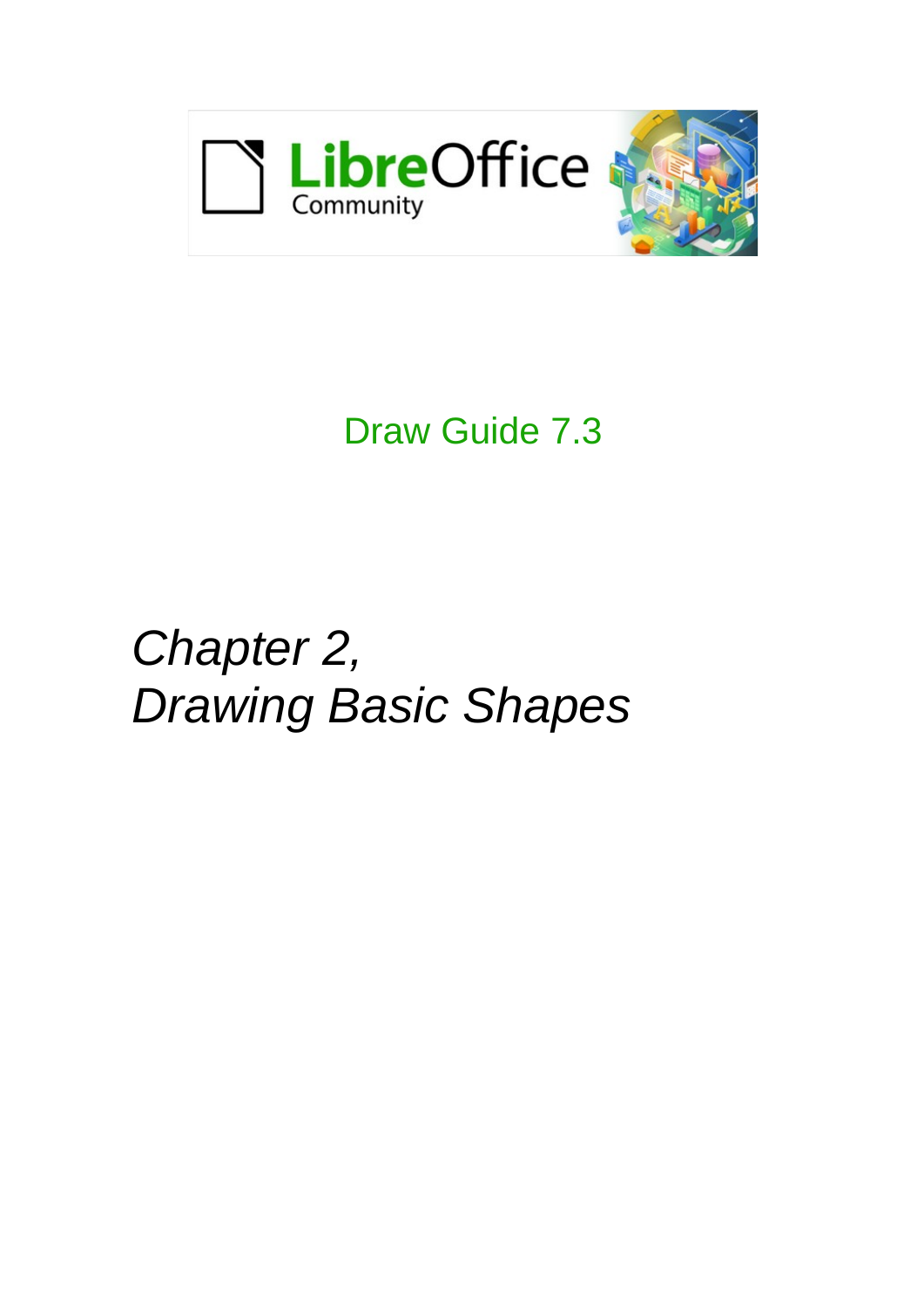# <span id="page-1-0"></span>**Copyright**

This document is Copyright © 2022 by the LibreOffice Documentation Team. Contributors are listed below. This document maybe distributed and/or modified under the terms of either the GNU General Public License (<https://www.gnu.org/licenses/gpl.html>), version 3 or later, or the Creative Commons Attribution License (<https://creativecommons.org/licenses/by/4.0/>), version 4.0 or later.

All trademarks within this guide belong to their legitimate owners.

### <span id="page-1-4"></span>**Contributors**

#### **To this edition.**

| Peter Schofield | <b>Kees Kriek</b> |
|-----------------|-------------------|
|                 |                   |

#### **To previous editions.**

| John Cleland    | Martin Fox   |
|-----------------|--------------|
| John A Smith    | Peter Schofi |
| Regina Henschel | Elzett Kotze |

Jean Hollis Weber John A Smith Peter Schofield Claire Wood

# <span id="page-1-3"></span>**Feedback**

Please direct any comments or suggestions about this document to the Documentation Team's mailing list: [documentation@global.libreoffice.org](mailto:documentation@global.libreoffice.org)

# **Note**

Everything sent to a mailing list, including email addresses and any other personal information that is written in the message, is publicly archived and cannot be deleted.

### <span id="page-1-2"></span>**Publication date and software version**

Published May 2022. Based on LibreOffice 7.3 Community.

Other versions of LibreOffice may differ in appearance and functionality.

### <span id="page-1-1"></span>**Using LibreOffice on macOS**

Some keystrokes and menu items are different on macOS from those used in Windows and Linux. The table below gives some common substitutions for the instructions in this document. For a detailed list, see the application Help.

| <b>Windows or Linux</b>                  | macOS equivalent                                                     | <b>Effect</b>                       |
|------------------------------------------|----------------------------------------------------------------------|-------------------------------------|
| <b>Tools &gt; Options on</b><br>Menu bar | <b>LibreOffice &gt; Preferences</b><br>on Menu bar                   | Access to setup options             |
| Right-click                              | Ctrl+click and/or right-click<br>depending on computer setup         | Opens a context menu                |
| Ctrl or Control                          | <b>36 and/or Cmd or Command,</b><br>depending on keyboard            | Used with other keys                |
| Alt                                      | <b>∖</b> and/or <i>Alt</i> or <i>Option</i><br>depending on keyboard | Used with other keys                |
| F11                                      | $H+T$                                                                | Open the Styles deck in the Sidebar |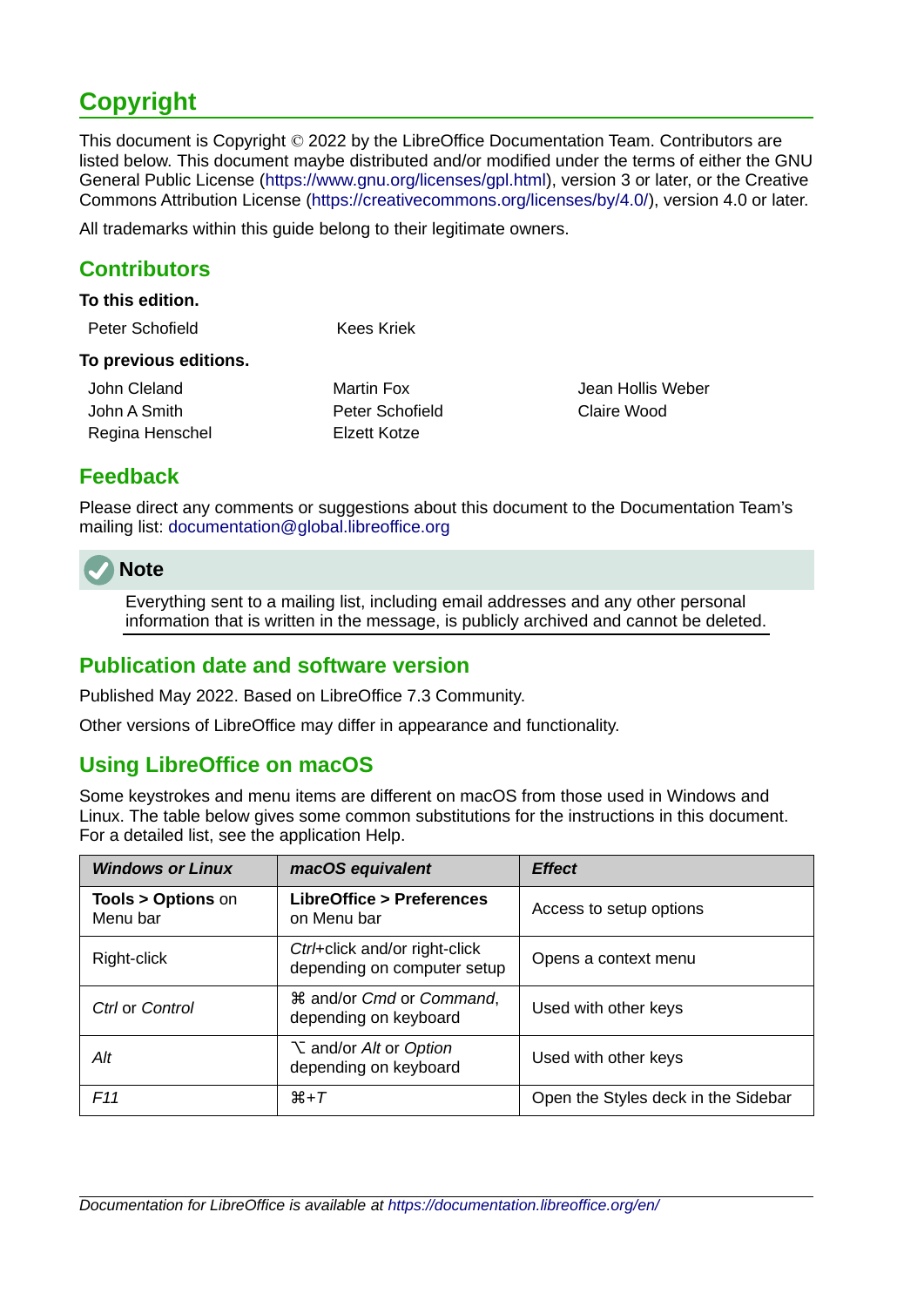# **Contents**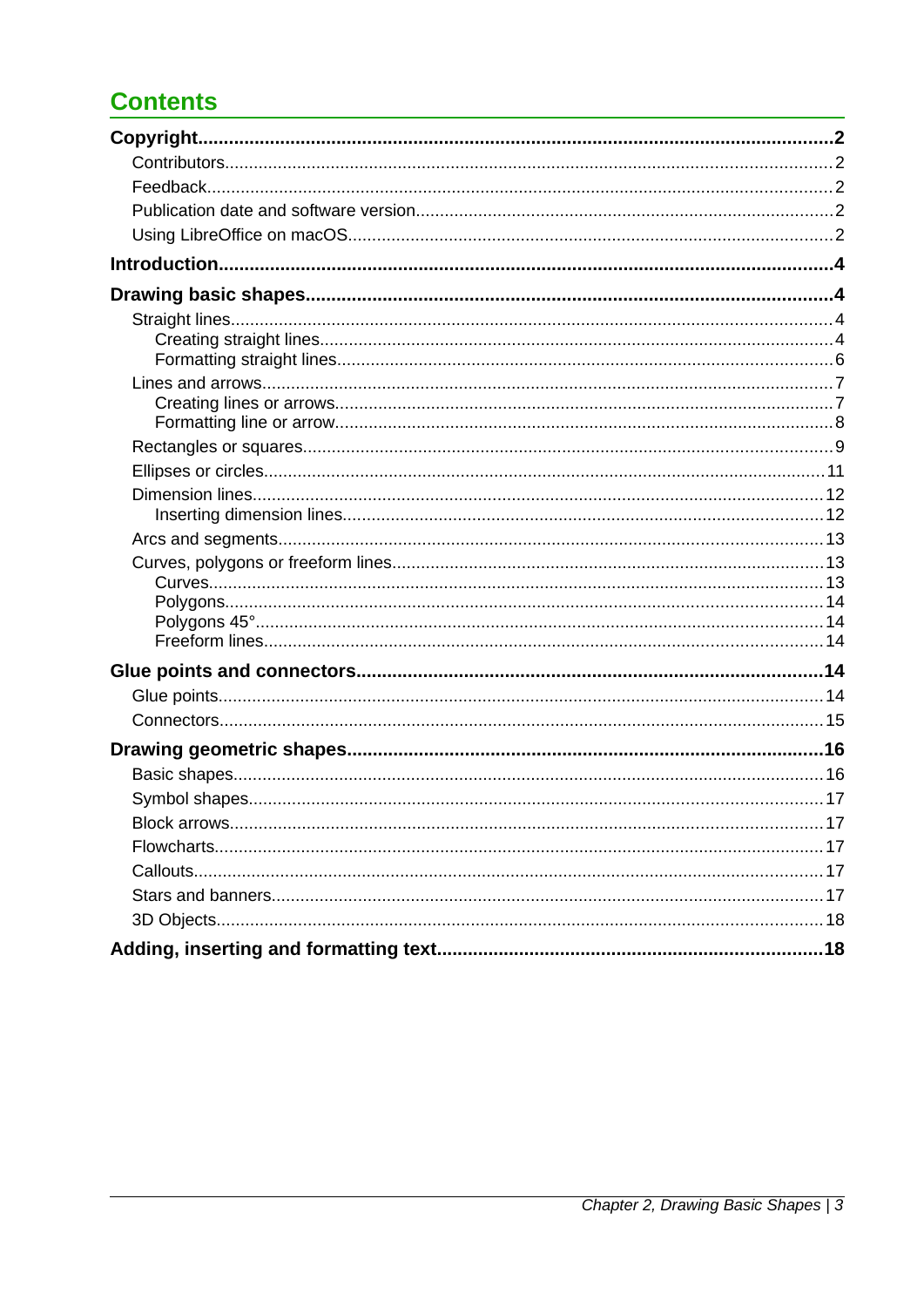# <span id="page-3-3"></span>**Introduction**

LibreOffice Draw can create 2D and 3D objects. This chapter shows how to draw simple 2D objects. The following chapters describe how to work with and edit such objects. For more information on 3D objects, see Chapter 7, Working with 3D Objects.

All shapes, such as lines, rectangles, or more complicated shapes, are called objects. This is common notation in vector drawing software.

The most commonly used drawing tools are found on the Drawing toolbar (Figure [1](#page-3-4)) and this toolbar is normally docked on the left side of the main Draw window. If the toolbar is not visible, go to **View > Toolbars** on the Menu bar and select **Drawing** from the available options.

As with all the components of LibreOffice, the Drawing toolbar can be unlocked and placed the Draw workspace as a floating toolbar. Toolbars can be configured by adding, moving, hiding, or deleting tools. See Chapter 1, Introducing Draw for more information.

When a shape is drawn, an object selected for editing, or text added to the drawing, the information field in the Status Bar (Figure [2](#page-3-5)) changes to reflect the action taken or in progress. See Chapter 1, Introducing Draw for more information on the Status Bar.

<span id="page-3-4"></span>

# <span id="page-3-5"></span><span id="page-3-2"></span>**Drawing basic shapes**

Basic shapes, including text, are treated as objects in Draw. The default set of tools available for drawing basic shapes on the Drawing toolbar are shown in Figure [1](#page-3-4). To add more tools to the Drawing toolbar, see Appendix B, Toolbars and the *Getting Started Guide* for more information.

Some tool icons on the Drawing toolbar change shape according to the last tool used from the selection of available tools. Each tool that has a triangle  $\blacktriangledown$  next to the tool icon indicates that more tools are available. See ["Drawing geometric shapes"](#page-15-1) on page [16](#page-15-1) for information on the available shapes.

# **Note**

When a basic shape is drawn, or one selected for editing, the information area at the left side in the status bar changes to reflect the present action. For example *Line created*, *Text frame xxyy selected*, and so on.

# <span id="page-3-1"></span>**Straight lines**

#### <span id="page-3-0"></span>*Creating straight lines*

A straight line is the simplest element or object in Draw to create.

- 1) Use one of the following options to draw a straight line:
	- Click **Insert Line** on the Drawing toolbar.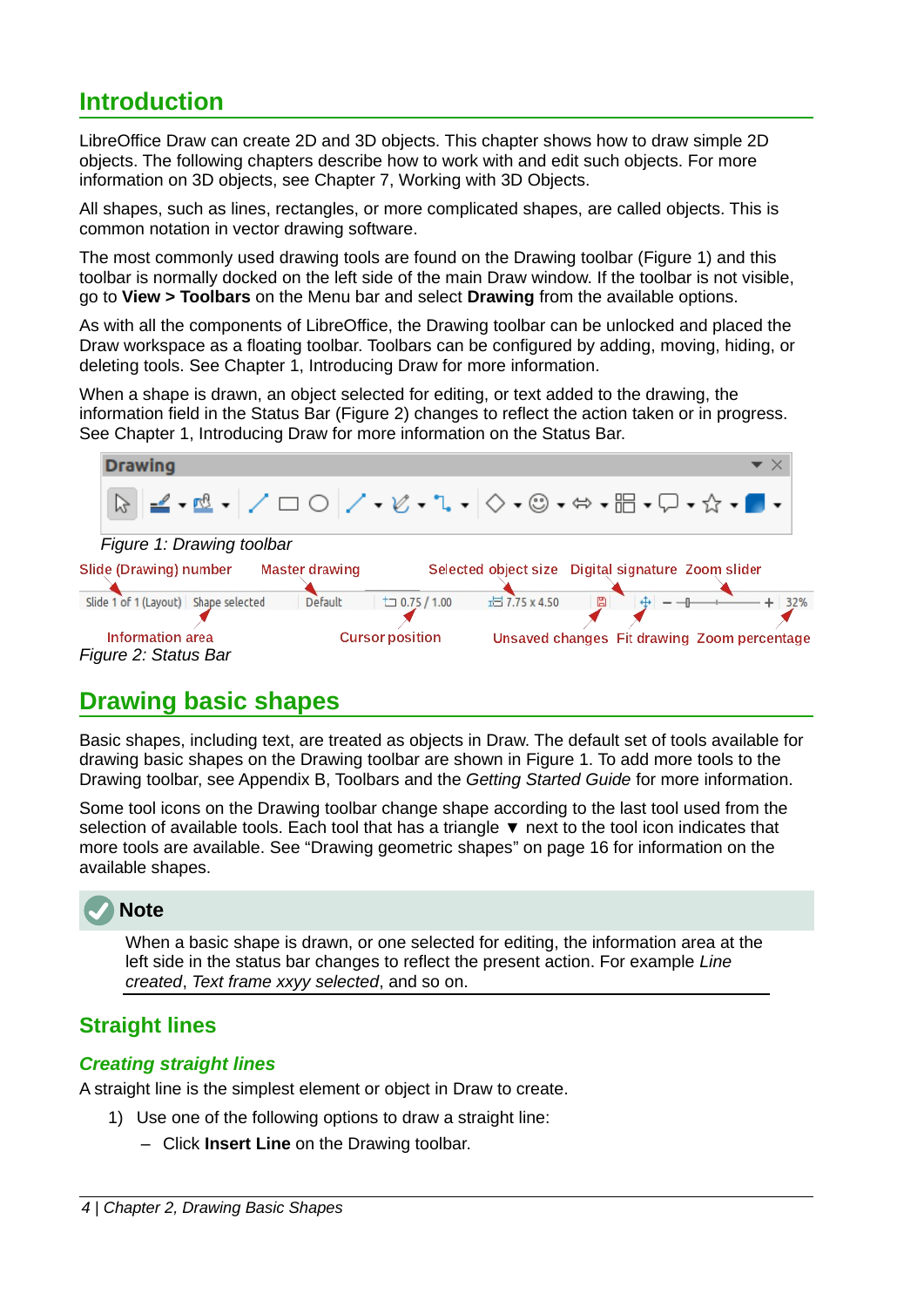- Click on the triangle ▼ next to **Lines and Arrows** on the Drawing toolbar and select **Insert Line** from the options available.
- Click **Insert Line** in the **Line and Arrows** panel of the Shapes deck on the Sidebar (Figure [3\)](#page-4-1).
- 2) Place the cursor at the starting point on the drawing, then click and drag the cursor to draw a straight line.
- 3) Release when the end point is reached and a straight line is created.

A selection handle appears at each end of the line, showing that this object is the currently selected object. The selection handle at the starting point of the line is slightly larger than the selection handle at the end point, as shown in Figure [4](#page-4-0).



*Figure 3: Lines and Arrows panel in Shapes deck on sidebar*

<span id="page-4-1"></span>

<span id="page-4-0"></span>*Figure 4: Line starting point*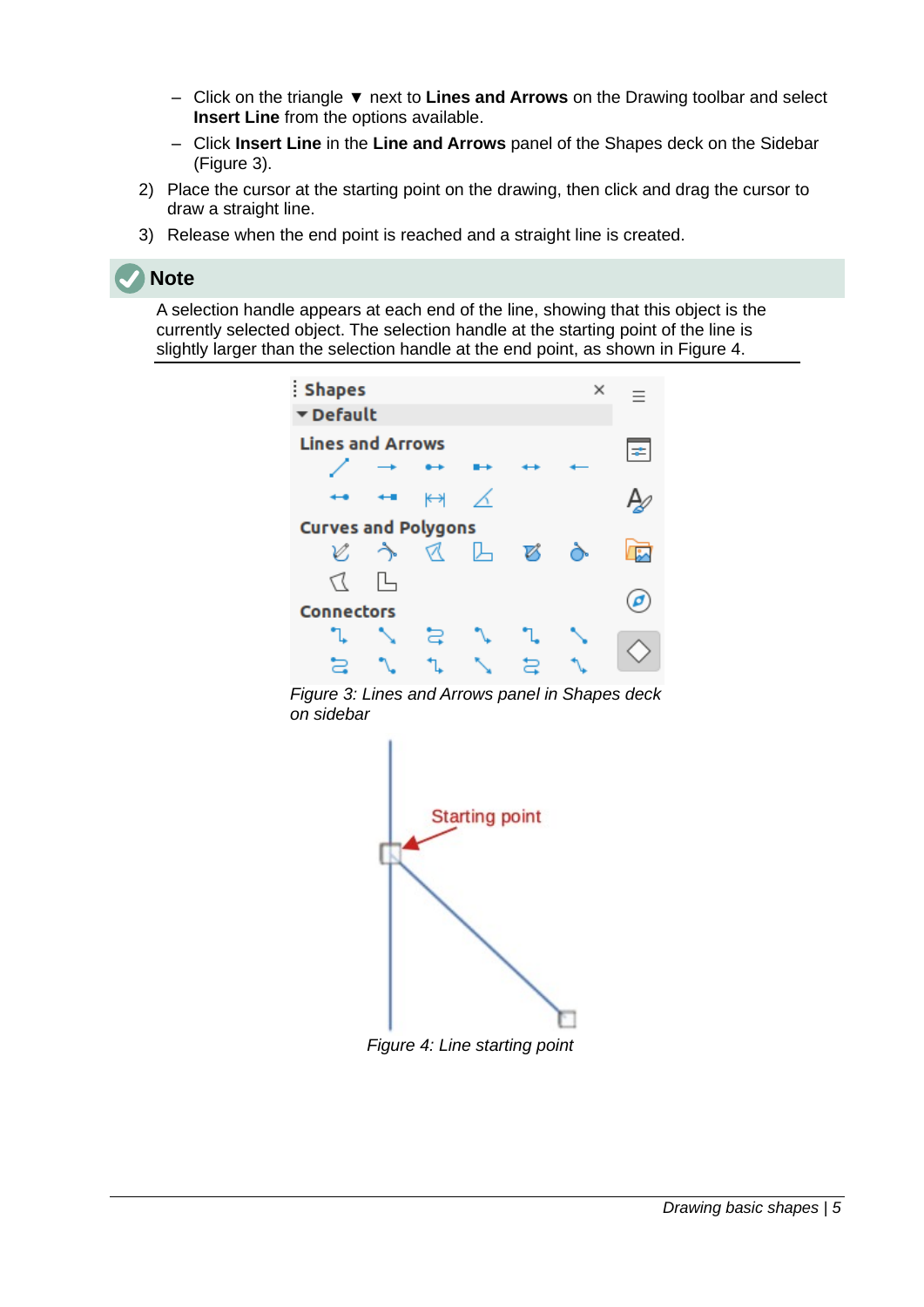

To snap the end of a straight line to the nearest grid point, keep the *Ctrl* (macOS  $\mathcal{R}$ ) key pressed while drawing the straight line. This is the default behaviour of the *Ctrl* (macOS  $\mathcal{R}$ ) key. If the option **Snap to Grid** on **View > Snap Guides** on the Menu bar has been selected, pressing the *Ctrl* (macOS  $\Re$ ) key while drawing a straight line temporarily deactivates the **Snap to Grid** option.

# **Note**

To restrict the drawing angle of a straight line to a multiple of 45 degrees (0, 45, 90, 135, and so on), keep the *Shift* key pressed while drawing a straight line. If the option **When creating or moving objects** in the *Constrain Objects* section of **Tools > Options > LibreOffice Draw > Grid** (macOS **LibreOffice > Preferences > LibreOffice Draw > Grid**) has been selected, pressing the *Shift* key temporarily deactivates this restriction.



To draw a straight line symmetrically outwards in both directions from the start point, keep the *Alt* (macOS  $\sqrt{ }$ ) key pressed while drawing the straight line. This draws straight lines from the middle of the straight line.

#### <span id="page-5-0"></span>*Formatting straight lines*

When a straight line is drawn, it uses default attributes. To change any of these attributes to the drawing requirements, select the straight line by clicking on it to display the selection handles and use one of the following methods to format the selected straight line:

- Open the **Line** panel in the Properties deck on the Sidebar (Figure [5](#page-5-1)).
- Use the tools **Line Style**, **Line Width**, and **Line Color** on the Line and Filling toolbar (Figure [6](#page-6-3)).
- Go to **Format > Line** on the Menu bar to open the Line dialog (Figure [7](#page-6-2)).
- Right-click and select **Line** from the submenu to open the Line dialog.

<span id="page-5-1"></span>

| <b>Properties</b>                          |         | ×                       |  |
|--------------------------------------------|---------|-------------------------|--|
| Character                                  |         | $\overline{\mathbf{v}}$ |  |
| Paragraph                                  |         | 心                       |  |
| <b>v</b> Line                              |         | 心                       |  |
| Line:                                      |         |                         |  |
| Width:                                     |         |                         |  |
| Color:                                     |         |                         |  |
| Transparency:                              | 0%      | $^{+}$                  |  |
| Corner style:                              | Rounded |                         |  |
| Cap style:                                 | Flat    |                         |  |
| Position and Size                          |         | $\overline{\mathbf{v}}$ |  |
| Figure 5: Line panel in Properties deck on |         |                         |  |
| Sidebar                                    |         |                         |  |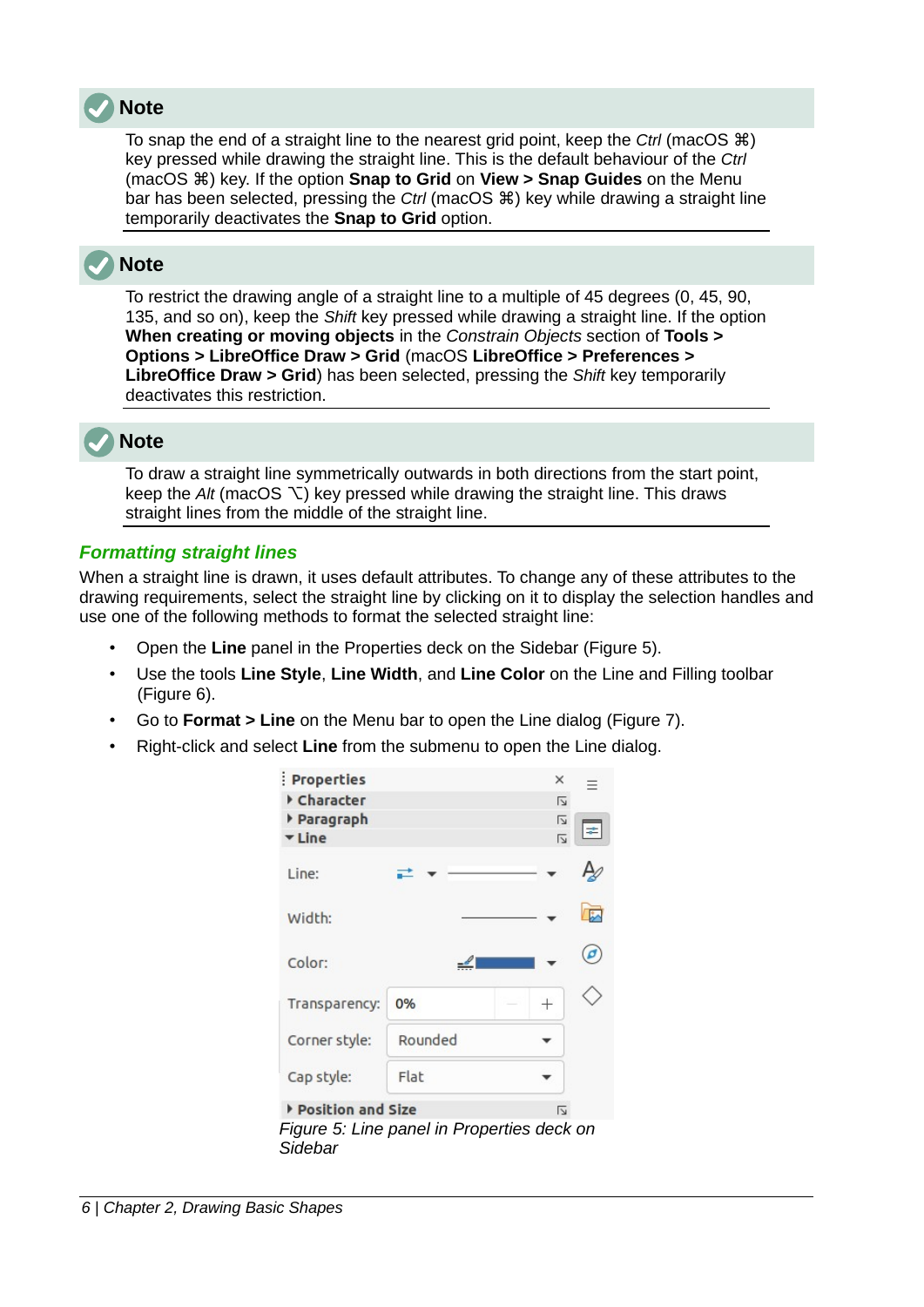| Line and Filling |      |                   |        |                                                                                                                                                                                                                                                                                                                                                                                                                                                                                         |  |  |
|------------------|------|-------------------|--------|-----------------------------------------------------------------------------------------------------------------------------------------------------------------------------------------------------------------------------------------------------------------------------------------------------------------------------------------------------------------------------------------------------------------------------------------------------------------------------------------|--|--|
| E - 200800 8 .   |      | $0.00 \text{ cm}$ | $\sim$ |                                                                                                                                                                                                                                                                                                                                                                                                                                                                                         |  |  |
|                  |      |                   |        |                                                                                                                                                                                                                                                                                                                                                                                                                                                                                         |  |  |
|                  |      |                   |        |                                                                                                                                                                                                                                                                                                                                                                                                                                                                                         |  |  |
|                  | None |                   |        | $\mathbf{v} \quad \Box \quad \mathbf{r} \cdot \mathbf{A} \quad \mathbf{r} \cdot \mathbf{A} \quad \mathbf{r} \cdot \mathbf{A} \quad \mathbf{r} \cdot \mathbf{A} \quad \mathbf{r} \cdot \mathbf{A} \quad \mathbf{r} \cdot \mathbf{A} \quad \mathbf{r} \cdot \mathbf{A} \quad \mathbf{r} \cdot \mathbf{A} \quad \mathbf{r} \cdot \mathbf{A} \quad \mathbf{r} \cdot \mathbf{A} \quad \mathbf{r} \cdot \mathbf{A} \quad \mathbf{r} \cdot \mathbf{A} \quad \mathbf{r} \cdot \mathbf{A} \quad$ |  |  |

<span id="page-6-3"></span>*Figure 6: Line and Filling toolbar*

|                        | ⊗<br>Line                                               |                          |                              |                                                          |  |  |  |  |  |
|------------------------|---------------------------------------------------------|--------------------------|------------------------------|----------------------------------------------------------|--|--|--|--|--|
| Shadow<br>Line         | Line Styles<br><b>Arrow Styles</b>                      |                          |                              |                                                          |  |  |  |  |  |
| <b>Line Properties</b> |                                                         |                          | <b>Corner and Cap Styles</b> |                                                          |  |  |  |  |  |
| Style:                 | Long Dash                                               | $\blacktriangledown$     | Corner style:                | Rounded<br>$\overline{\phantom{a}}$                      |  |  |  |  |  |
| Color:                 | <b>Blue</b>                                             | $\overline{\mathbf{v}}$  | Cap style:                   | Flat<br>$\overline{\phantom{a}}$                         |  |  |  |  |  |
| Width:                 | $0.10 \text{ cm}$<br>$^{+}$<br>$\overline{\phantom{m}}$ |                          |                              |                                                          |  |  |  |  |  |
| Transparency:          | 0%<br>$^{+}$                                            |                          |                              |                                                          |  |  |  |  |  |
| <b>Arrow Styles</b>    |                                                         |                          |                              |                                                          |  |  |  |  |  |
| Start style:           | $\blacksquare$ Square                                   | $\overline{\phantom{a}}$ | End style:                   | $\rightarrow$ Arrow large<br>▼                           |  |  |  |  |  |
| Width:                 | 0.35 cm<br>$^{+}$<br>$\overline{\phantom{m}}$           |                          | Width:                       | $0.35$ cm<br>$^{+}$<br>$\overbrace{\phantom{123221111}}$ |  |  |  |  |  |
|                        | Center                                                  |                          |                              | Center                                                   |  |  |  |  |  |
|                        | Synchronize ends                                        |                          |                              |                                                          |  |  |  |  |  |
|                        |                                                         |                          |                              |                                                          |  |  |  |  |  |
|                        |                                                         |                          |                              |                                                          |  |  |  |  |  |
|                        |                                                         |                          |                              |                                                          |  |  |  |  |  |
| Help                   |                                                         |                          |                              | Cancel<br>OK<br>Reset                                    |  |  |  |  |  |

<span id="page-6-2"></span>*Figure 7: Line dialog - Line page*

### <span id="page-6-1"></span>**Lines and arrows**

Draw classifies both lines and arrows as lines and are drawn like straight lines (for more information, see "[Straight lines"](#page-3-1) on page [4](#page-3-0)). Hovering the cursor over each tool in the Lines and Arrows sub-toolbar, or the **Line and Arrows** panel in the Shapes deck on the Sidebar, indicates what type of line or arrow each tool draws. The information field on the Status Bar shows them only as lines.

#### <span id="page-6-0"></span>*Creating lines or arrows*

The tools available on the Lines and Arrows sub-toolbar (Figure [8\)](#page-7-1) for creating lines or arrows are, from left to right:

| <b>Insert Line</b>     | $ $ Line             |
|------------------------|----------------------|
| Line Ends with Arrow   | Line<br>Line<br>Line |
| Line with Circle/Arrow |                      |
| Line with Square/Arrow |                      |

with Arrows **Starts with Arrow** with Arrow/Circle with Arrow/Square

Dimension Line Line (45º)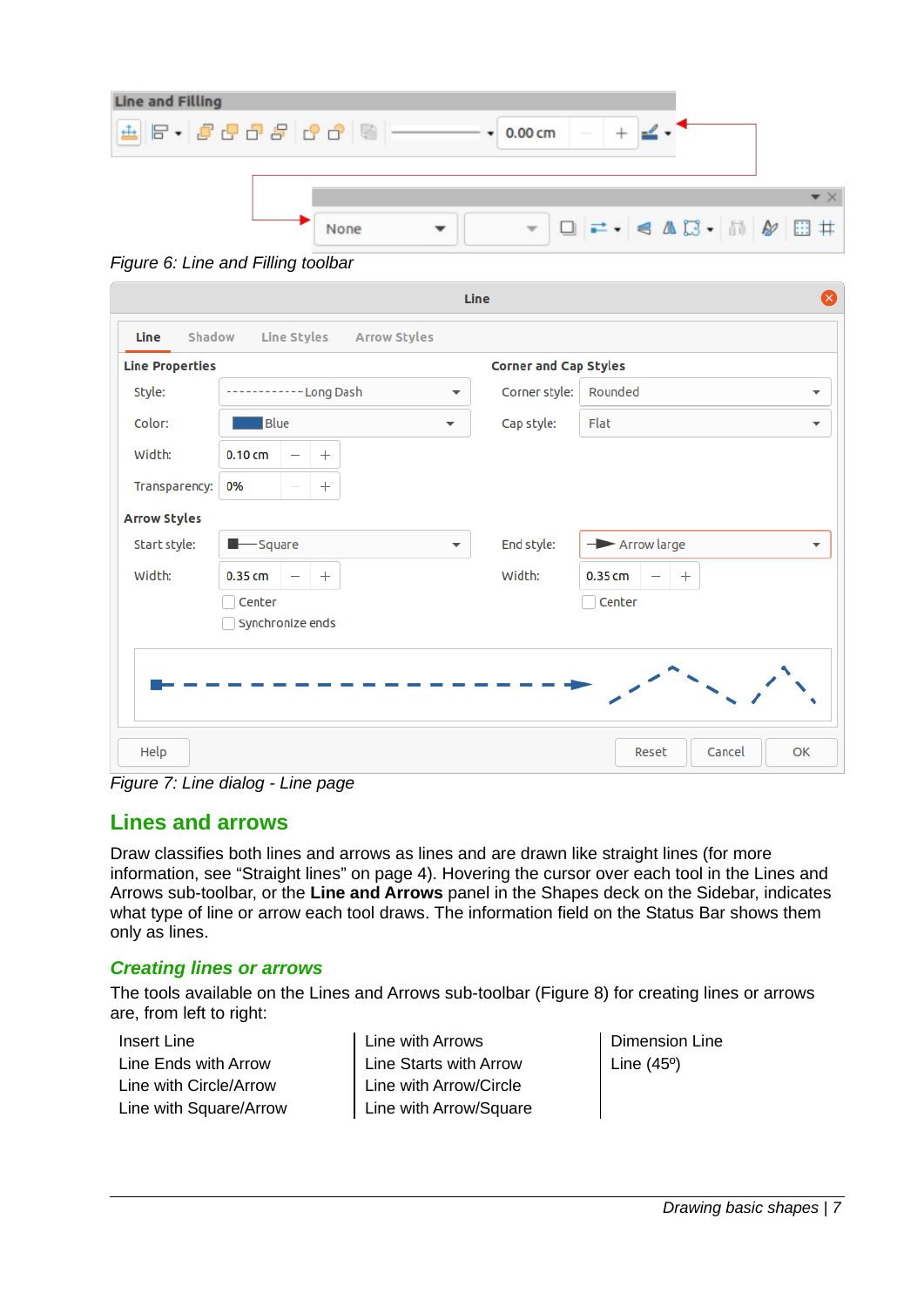<span id="page-7-1"></span>

The tool icon for the last tool used is already selected on the Drawing toolbar. This makes it easier to use the same tool again.

- 1) Use one of the following methods to draw a line or arrow:
	- Click on the triangle ▼ next to **Lines and Arrows** on the Drawing toolbar and select the type of line or arrow required on the Lines and Arrows sub-toolbar (Figure [8\)](#page-7-1).
	- Select the type of line or arrow required in the **Lines and Arrows** panel of the Shapes deck on the Sidebar (Figure [3](#page-4-1) on page [5\)](#page-4-1).
- 2) Place the cursor at the starting point for the line or arrow, then click and drag the cursor. The arrowhead(s) is drawn at the end(s) of the line when the line is completed.
- 3) For more information on how to draw lines and arrows, see ["Straight lines](#page-3-1)" on page [4.](#page-3-0)

### <span id="page-7-0"></span>*Formatting line or arrow*

After drawing a line or arrow, make sure it is selected and format the line or arrow to the drawing requirements using one of the following methods:

- 1) To format the line used for an arrow, see "[Straight lines"](#page-3-1) on page [4](#page-3-0) for more information.
- 2) To format an arrow using the same arrowhead style for both ends of the arrow:

|                              |                                                   | Line                    | $\times$ |
|------------------------------|---------------------------------------------------|-------------------------|----------|
| Line                         | Shadow<br>Line Styles<br><b>Arrow Styles</b>      |                         |          |
| <b>Organize Arrow Styles</b> |                                                   |                         |          |
| Title:                       | <b>Arrow short</b>                                |                         | Add      |
| Arrow style:                 | -Arrow short<br>◂                                 | $\overline{\mathbf{v}}$ | Modify   |
|                              |                                                   |                         | Delete   |
|                              | Add a selected object to create new arrow styles. |                         | 귾<br>ð   |
| Help                         |                                                   | Cancel<br>Reset         | OK       |

a) Select the arrow so that the selection handles are displayed.

<span id="page-7-2"></span>*Figure 9: Line dialog - Arrow Styles page*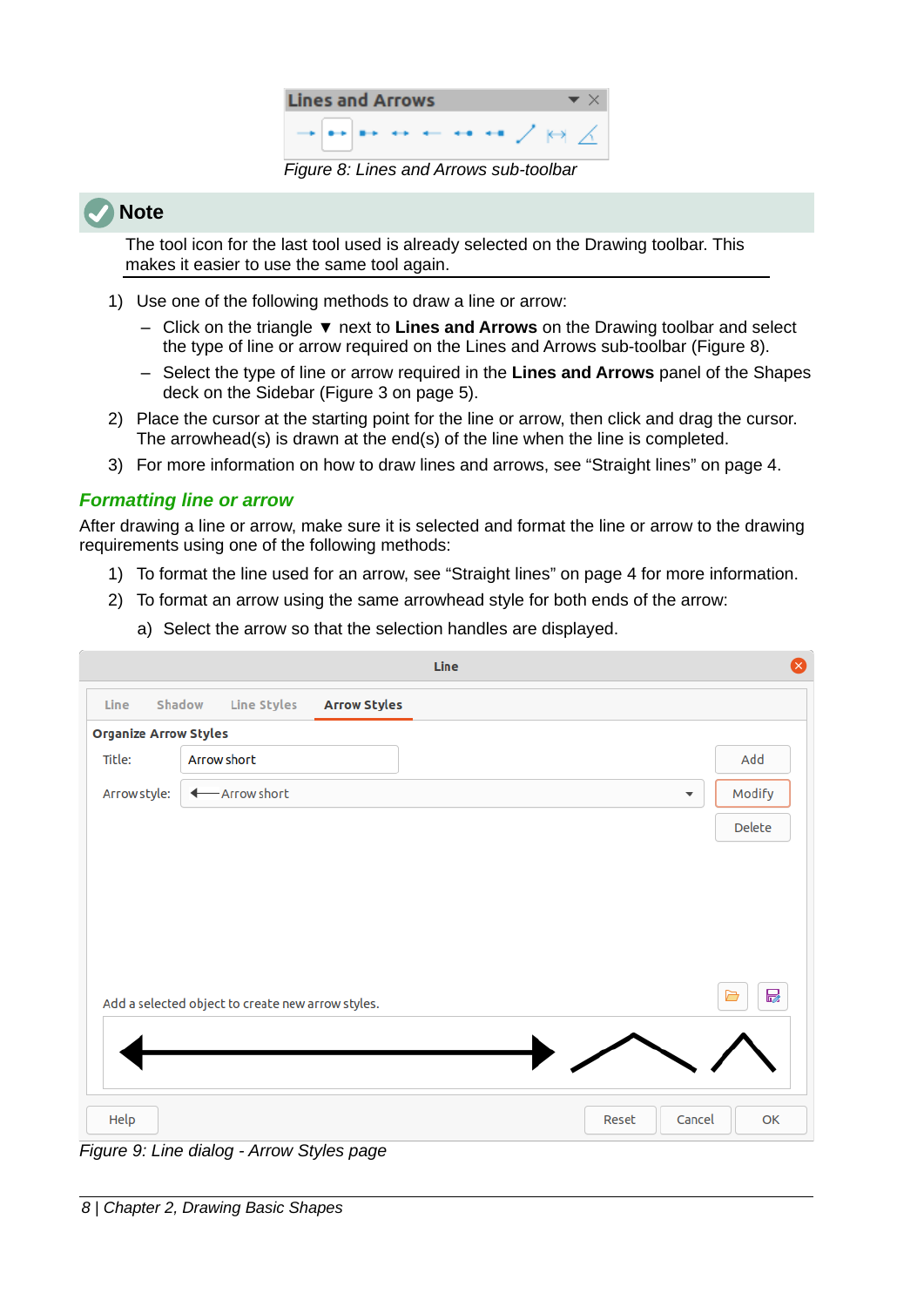| <b>Properties</b>   |        |  | $\times$                |   |
|---------------------|--------|--|-------------------------|---|
| > Character         |        |  | $\overline{\mathbf{z}}$ |   |
| $\angle$ Paragraph  |        |  | $\overline{\mathbf{z}}$ | ≠ |
| $\vee$ Line         |        |  | 心                       |   |
| Line:               |        |  |                         | E |
| Width:              |        |  |                         | Ø |
| Color:              |        |  |                         |   |
| Transparency:       | 0%     |  | $^{+}$                  |   |
| Corner style:       | Rounde |  | $\check{ }$             |   |
| Cap style:          | Flat   |  | $\check{ }$             |   |
| > Position and Size |        |  | 心                       |   |
|                     |        |  |                         |   |
|                     |        |  |                         |   |
|                     |        |  |                         |   |

<span id="page-8-1"></span>*Figure 10: Arrowhead styles in Line panel in Properties deck on Sidebar*

- b) Go to **Format > Line** on the Menu bar or right-click on the arrow to open the Line dialog.
- c) Click on **Arrow Styles** to open the **Arrow Styles** page (Figure [9\)](#page-7-2).
- d) Select an arrow style from the options available in the *Arrow style* drop-down list.
- e) Click **OK** to apply the arrow style and close the Line dialog.
- f) Click in an empty space on the drawing to deselect the arrow.
- 3) To format an arrow using different arrowhead styles for each end of the arrow:
	- a) Select the arrow so that the selection handles are displayed.
	- b) Open the **Line** panel on the Properties deck of the Sidebar (Figure [10\)](#page-8-1).
	- c) In *Line*, click on **Arrow Style** to open the drop-down list for arrowhead styles
	- d) Select an arrowhead style from the left-hand list of arrowhead styles for the start point of the arrow.
	- e) Select an arrowhead style from the right-hand list of arrowhead styles for the end point of the arrow.
	- f) Click in an empty space on the drawing to deselect the arrow.

#### <span id="page-8-0"></span>**Rectangles or squares**

- 1) Use one of the following methods to start drawing a rectangle or square:
	- Click on **Rectangle** on the Drawing toolbar.
	- Select the type of rectangle or square in the **Basic Shapes** panel in the Shapes deck on the Sidebar (Figure [11\)](#page-9-0).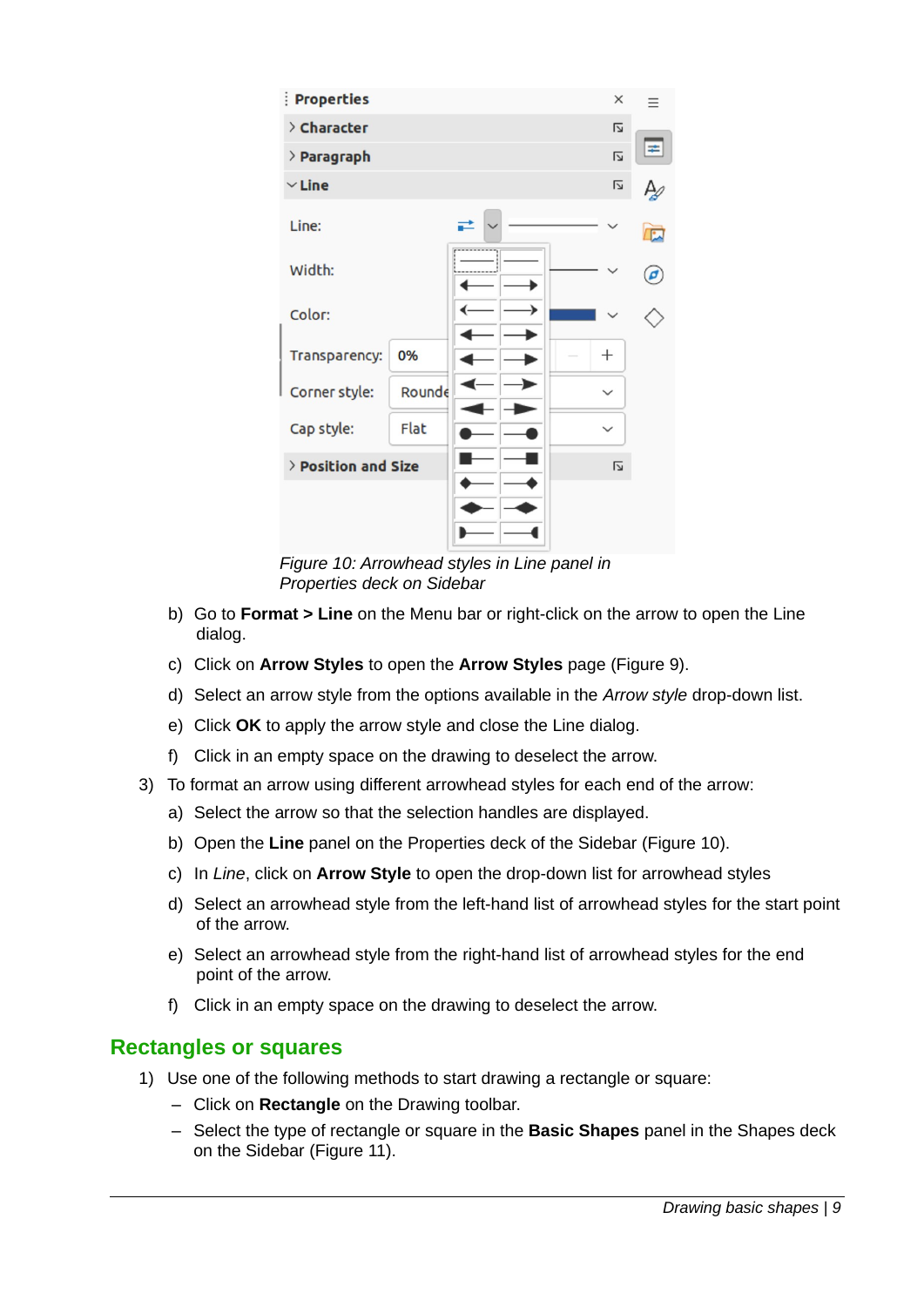- Click on the triangle ▼ next to **Basic Shapes** on the Drawing toolbar and select the type of rectangle or square required from the drop-down list.
- Select the type of rectangle or square on the Legacy Rectangles toolbar (Figure [12](#page-9-1)). To display the Legacy Rectangles toolbar, go to **View > Toolbars** on the Menu bar and select it.
- 2) Place the cursor at the starting point for the rectangle or square, then click and drag the cursor until the required size is drawn. The rectangle or square is drawn from the starting point using the bottom right corner as the anchor point.
- 3) If a rectangle option is selected, hold down the *Shift* key while dragging the cursor to draw a square.
- 4) If a rectangle option is selected, hold down the *Alt* key while dragging the cursor to draw a rectangle from its center.
- 5) If a rectangle option is selected, hold down the *Shift* and *Alt* keys while dragging the cursor to draw a square from its center.
- 6) If a square option is selected, hold down the *Alt* key while dragging the cursor to draw a square from its center.

| <b>Shapes</b>              |                          |           |               |   | ×        | <b>Block Arrows</b>      |               |              |                 |     |  |
|----------------------------|--------------------------|-----------|---------------|---|----------|--------------------------|---------------|--------------|-----------------|-----|--|
|                            |                          |           |               |   |          | $\Leftarrow$             | ⇨             | ⇧            | I               | ⇔   |  |
| <b>v</b> Default           |                          |           |               |   |          |                          |               |              |                 |     |  |
| <b>Lines and Arrows</b>    |                          |           |               |   |          | ⑮                        | 旋             | ⊕            | 马               | Y   |  |
|                            |                          |           |               |   |          | $\Rightarrow$            | $\vert$ )     | D            | ⊮               | 41  |  |
|                            |                          | $\mapsto$ | X             |   |          | ф                        | 숇             | 态            | ఫి              | P)  |  |
| <b>Curves and Polygons</b> |                          |           |               |   |          | Ÿ                        | ₽             |              |                 |     |  |
| V,                         | $\rightarrow$            | ₫         | Ь             | छ |          | <b>Flowchart</b>         |               |              |                 |     |  |
| U                          | IL,                      |           |               |   |          |                          |               | ◇            | $\frac{1}{2}$   | OOO |  |
| <b>Connectors</b>          |                          |           |               |   |          |                          | σ             | $^{(+)}$     | O               | m   |  |
|                            |                          | ៊         |               |   |          | $\rightarrow$            | U             | ٦            | ∞               | ⊗   |  |
| a                          |                          |           |               | a |          | X                        | ⇔             | $\triangle$  | $\triangledown$ | α   |  |
| <b>Basic Shapes</b>        |                          |           |               |   |          | Q                        | Θ             | $^\circledR$ | O               |     |  |
|                            |                          |           |               |   | $\left($ | <b>Callouts</b>          |               |              |                 |     |  |
| ∩                          | Ω                        | G         | ◠             | G | ⋒        | لبريا                    | U             | O            | ₽               | ₫   |  |
| Δ                          | $\overline{\phantom{a}}$ | ◇         | ∧             | O | Ω        | p.                       |               |              |                 |     |  |
| 47                         | А                        | f         | IJ            | ⊡ | ⊚        | <b>Stars and Banners</b> |               |              |                 |     |  |
| <b>Symbol Shapes</b>       |                          |           |               |   |          | ✧                        | $\mathcal{L}$ | 惢            | O               | 群   |  |
| ☺                          | 资                        | D         | $\frac{1}{2}$ | ♡ | ◎        | o                        | $\perp$       | □            | 愈               | O   |  |
| n                          | $\circledcirc$           | ☆         |               |   |          | <b>3D Objects</b>        |               |              |                 |     |  |
| 0                          |                          |           | 耳             | ₩ |          |                          |               |              |                 |     |  |
|                            |                          |           |               |   |          |                          |               |              |                 |     |  |

<span id="page-9-1"></span><span id="page-9-0"></span>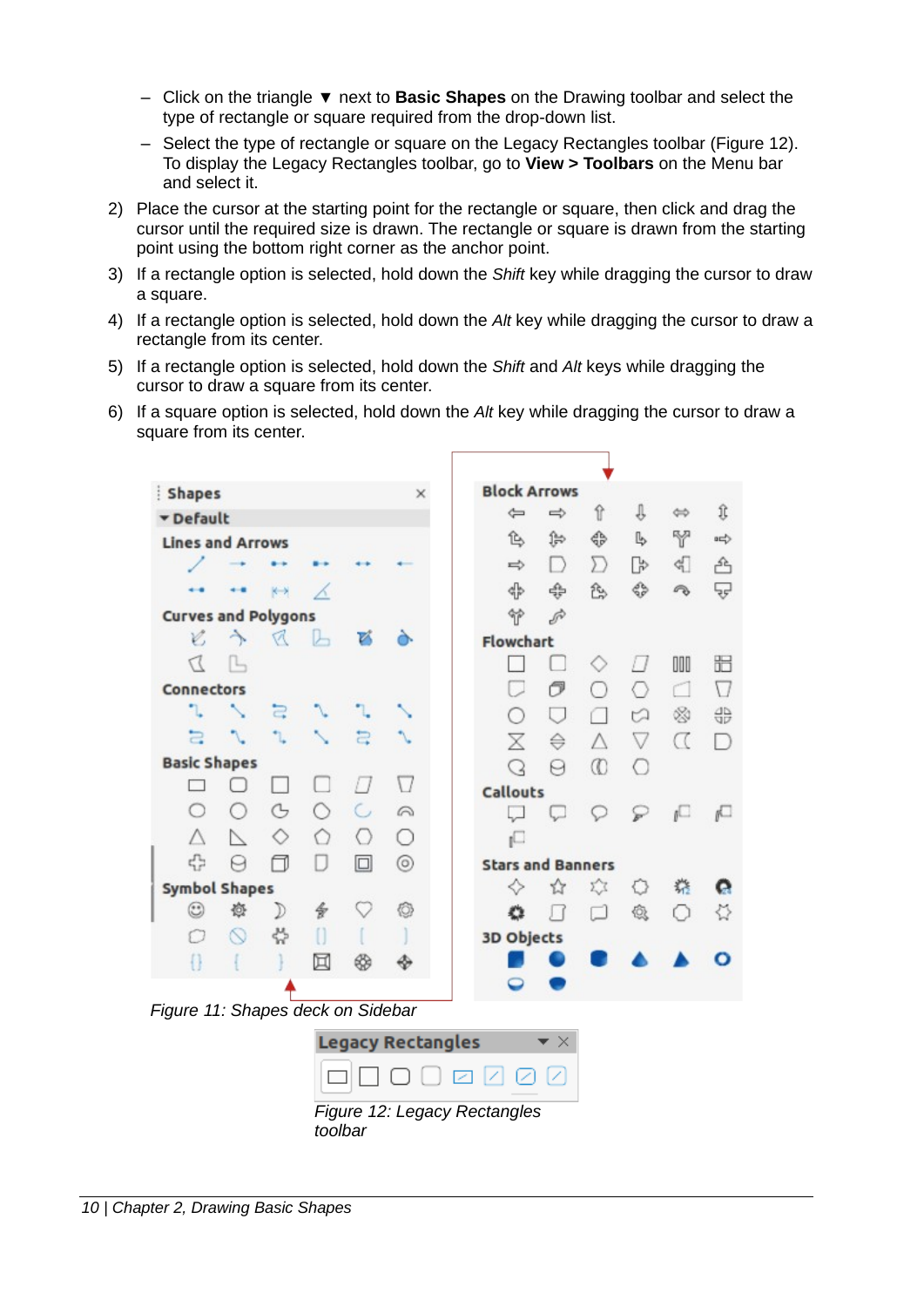

If the option *When creating or moving objects* has been selected in the **Constrain Object** section of **Tools > Options > LibreOffice Draw > Grid**, the action of the *Shift* key reversed. A square is drawn instead of a rectangle. To draw a rectangle, hold down the *Shift* key. This reversal of the *Shift* key action also applies when drawing ellipses, circles, arcs, and segments.

### <span id="page-10-0"></span>**Ellipses or circles**

- 1) Use one of the following methods to start drawing an ellipse or circle:
	- Click on **Ellipse** on the Drawing toolbar.
	- Select the type of ellipse or circle in the **Basic Shapes** panel in the Shapes deck on the Sidebar.
	- Click on the triangle ▼ next to **Basic Shapes** on the Drawing toolbar and select the type of ellipse or circle required from the drop-down list.
	- Select the type of ellipse or circle on the Legacy Circles and Ovals toolbar (Figure [13\)](#page-10-1). To display the Legacy Circles and Ovals toolbar, go to **View > Toolbars** on the Menu bar and select it.
- 2) Place the cursor at the starting point for the ellipse or circle, then click and drag the cursor until the required size is drawn.
- 3) Place the cursor at the starting point for the ellipse or circle, then click and drag the cursor until the required size is drawn. The ellipse or circle is drawn from the starting point using the bottom right corner as the anchor point.
- 4) If an ellipse option is selected, hold down the *Shift* key while dragging the cursor to draw a circle.
- 5) If an ellipse option is selected, hold down the *Alt* key while dragging the cursor to draw an ellipse from its center.
- 6) If an ellipse option is selected, hold down the *Shift* and *Alt* keys while dragging the cursor to draw a circle from its center.
- 7) If a circle option is selected, hold down the *Alt* key while dragging the cursor to draw a circle from its center.

<span id="page-10-1"></span>

*Figure 13: Legacy Circles and Ovals toolbar*

# **Tip**

To quickly insert a line, rectangle, ellipse, or text, press and hold down the *Ctrl* (macOS  $\mathcal{R}$ ) key and then click on **Line**, **Rectangle**, **Ellipse**, or **Text** and a standard sized object is drawn automatically in the Workspace. The size, shape, and color are all standard values. These attributes can be changed later, if desired. See Chapter 4, Changing Object Attributes for more information.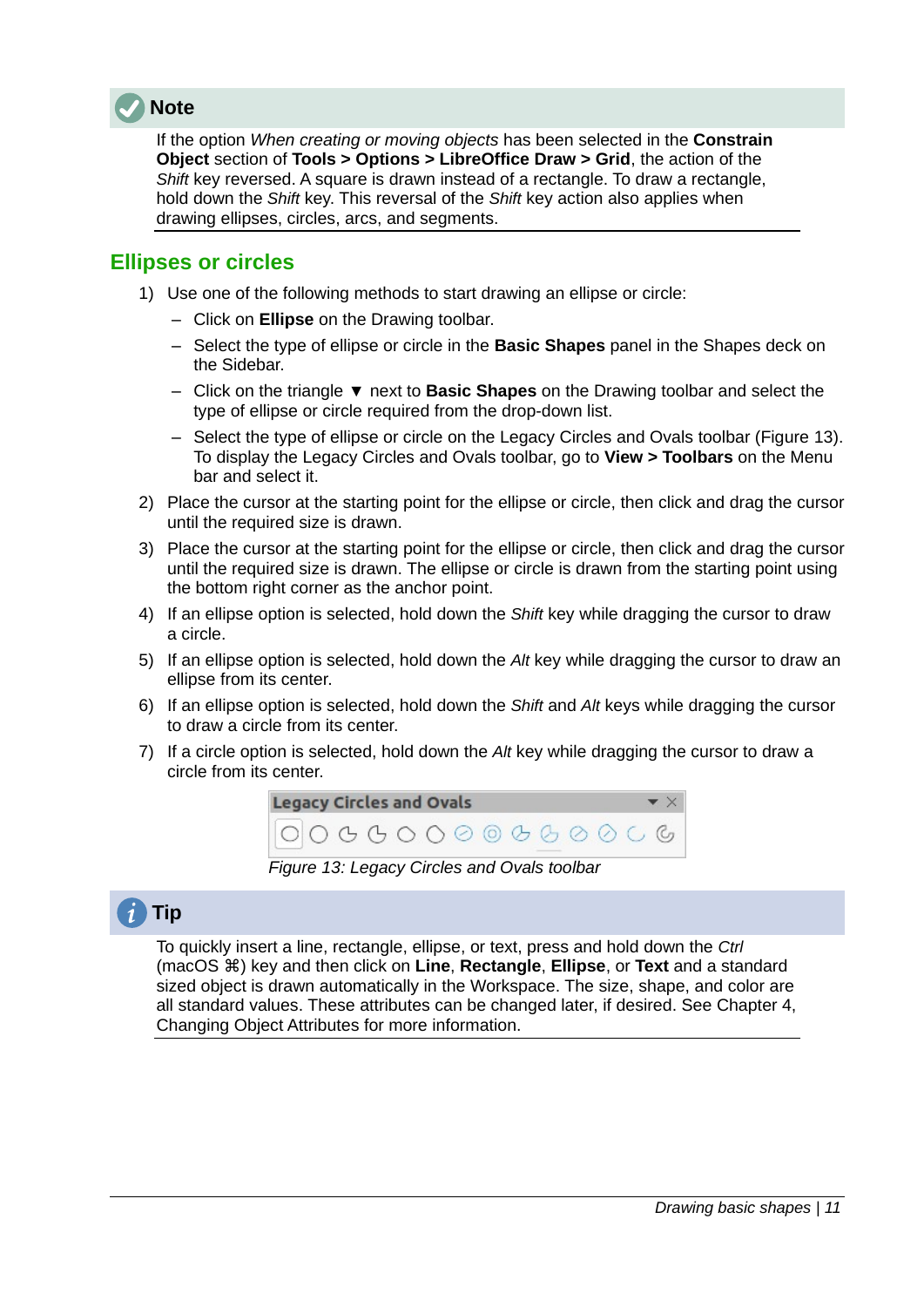

<span id="page-11-3"></span>*Figure 14: Dimension lines on an object*

|                      |                    |        | <b>Dimension line</b>            |
|----------------------|--------------------|--------|----------------------------------|
| Line                 |                    |        | Legend                           |
| Line distance:       | 0.80 <sub>cm</sub> | $^{+}$ | <b>Text position</b>             |
| Guide overhang:      | $0.20$ cm          | $^{+}$ | $\bullet$                        |
| Guide distance:      | $0.10 \text{ cm}$  | $^{+}$ |                                  |
| Left guide:          | 0.00 <sub>cm</sub> | $^{+}$ | AutoVertical<br>AutoHorizontal   |
| Right guide:         | 0.00 <sub>cm</sub> | $^{+}$ | $\triangledown$ Parallel to line |
| Measure below object |                    |        | Show measurement units           |
| Decimal places:      | 2                  | $^{+}$ | Automatic $\blacktriangleright$  |
|                      |                    |        | 170.18 mm                        |
|                      |                    |        |                                  |
|                      |                    |        |                                  |
| Help                 |                    |        | Cancel<br>OK                     |

<span id="page-11-2"></span>*Figure 15: Dimension Line dialog*

### <span id="page-11-1"></span>**Dimension lines**

Dimension lines display a measurement of an object in the drawing (Figure [14](#page-11-3)). The dimension line does not belong to the object itself, but is positioned close to it. An object can have as many dimension lines as necessary to indicate the size of its sides, edges, and distances.

To format the display of a dimension line and its components, right-click on the dimension line and selecting **Dimensions** from the context menu to open the Dimension line dialog (Figure [15\)](#page-11-2).

#### <span id="page-11-0"></span>*Inserting dimension lines*

- 1) Use one of the following options to start drawing a dimension line:
	- Click on the triangle ▼ next to **Lines and Arrows** on the Drawing toolbar and select **Dimension Line** from the drop-down list.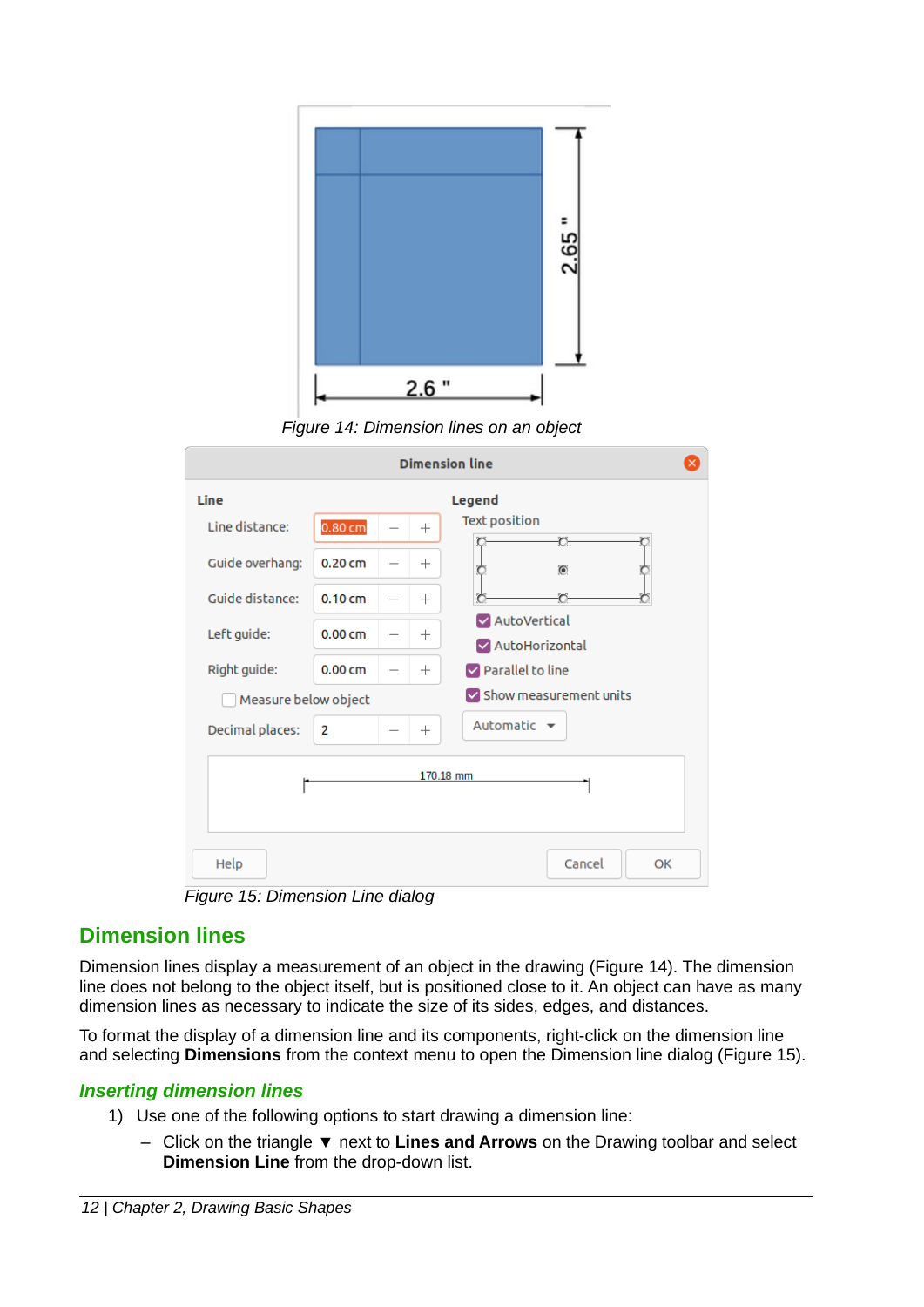- Click on **Dimension Line** in the **Lines and Arrows** panel of the Shapes deck on the Sidebar.
- 2) Place the cursor at the point close to the object to position the start of the dimension line.
- 3) Click and drag to draw the dimension line. As the dimension line is drawn, the dimension is displayed and automatically calculated.
- 4) Select the dimension line, then right-click on the dimension line and select **Dimensions** from the context menu to open the Dimension Line dialog.
- 5) Format the dimension line using the options available the. For more information dimension line options, see Chapter 11, Advanced Draw Techniques.
- 6) Click **OK** to save the changes and close the Dimension Line dialog.
- 7) Click in an empty space on the drawing to deselect the dimension line.

The measurement units used for dimension lines can be changed by going to **Tools > Options > LibreOffice Draw > Grid** on the Menu bar and select a measurement unit from the available options in the *Units of measurement* drop-down list.

### <span id="page-12-2"></span>**Arcs and segments**

- 1) Use one of the following methods to start drawing an arc or segment (partial circles or ellipses):
	- Select the type of arc or segment in the **Basic Shapes** panel in the Shapes deck on the Sidebar.
	- Click on the triangle ▼ next to **Basic Shapes** on the Drawing toolbar and select the type of arc or segment required from the drop-down list.
	- Select the type of arc or segment from the Legacy Circles and Ovals toolbar. To display the Legacy Circles and Ovals toolbar, go to **View > Toolbars** on the Menu bar and select it.
- 2) Click, hold and drag the cursor to start creating an arc or segment. Release when the required object size is reached.
- 3) Move the cursor to the position where the arc or segment starts and click to start drawing the arc or segment. The Status Bar indicates the angle in degrees.
- 4) Move the cursor to the end position of where the arc or segment finishes. The Status Bar shows the angle in degrees.
- 5) Click again to complete the arc or segment.

# <span id="page-12-1"></span>**Curves, polygons or freeform lines**

Select the required tool for drawing curves, polygons, or freeform lines using one of the following methods:

- Click on the triangle ▼ next to **Curves and Polygons** on the Drawing toolbar and select the type of curve, polygon or freeform line from the drop-down list.
- Select the type of curve, polygon or freeform line in the **Curve and Polygons** panel of the Shapes deck on the Sidebar.

#### <span id="page-12-0"></span>*Curves*

- 1) Click, hold and drag the cursor from the starting point to draw a line.
- 2) Release and continue to drag the cursor to bend the line into the required curve shape.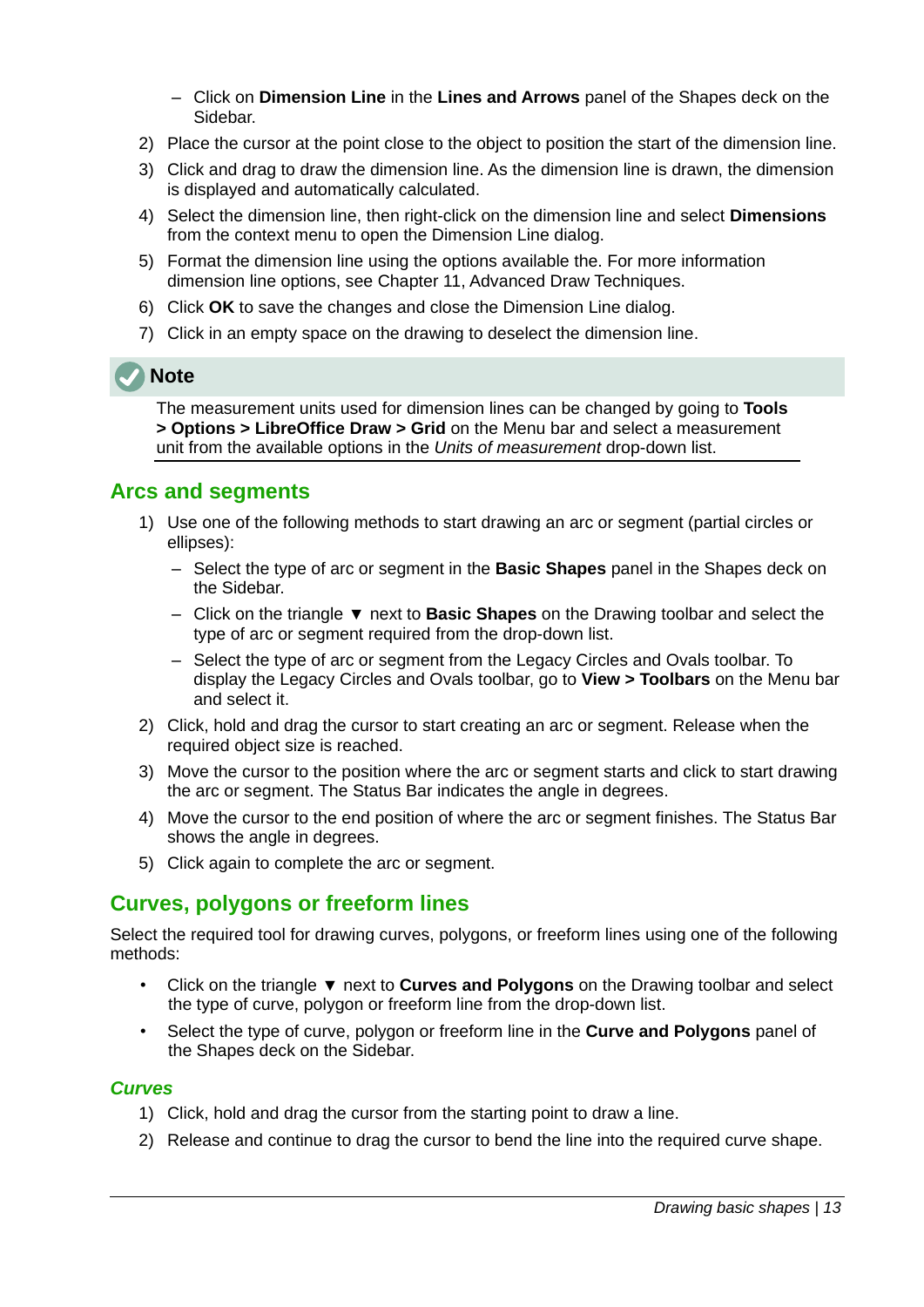- 3) Click to set the end point of the curve and position the curve on the drawing.
- 4) Continue dragging the cursor to draw straight lines at the end of the curve. Each click sets a corner point and allows drawing of another straight line from each corner point.
- 5) Double-click to end the drawing of a curve and straight lines.

A filled curve automatically joins the last point to the first point to close off the object and fills it with the selected fill. A curve without filling is not closed at the end of the drawing.

#### <span id="page-13-4"></span>*Polygons*

- 1) Click, hold and drag the cursor to draw a line between the first and second corner points.
- 2) Click again to end the drawing between the first and second corner points of the polygon.
- 3) Move the cursor to draw the next line and click to finish drawing to the next corner point. Each click sets a corner point and draws another line.
- 4) Double-click to end the drawing of a polygon.

# **Note**

A filled polygon automatically joins the last corner point to the first corner point to close off the figure and fills it with the selected fill. A polygon without filling is not closed at the end of the drawing.

#### <span id="page-13-3"></span>*Polygons 45°*

Like ordinary polygons, these are formed from lines, but the angles between lines are restricted to 45 or 90 degrees. If required, hold down the *Shift* key as the line is drawn so that the line is drawn at an angle other than 45 or 90 degrees.

### <span id="page-13-2"></span>*Freeform lines*

Using freeform line tools is similar to drawing with a pencil on paper.

- 1) Click, hold and drag the cursor to the line shape required, then release to complete the drawing of the freeform line.
- 2) If **Freeform Line Filled** is selected, the end point is joined automatically to the start point and the object is filled with the selected fill.



The points in curves, polygons and freeform lines can be moved and edited. See Chapter 3, Working with Objects and Chapter 11, Advanced Draw Techniques for more information.

# <span id="page-13-1"></span>**Glue points and connectors**

# <span id="page-13-0"></span>**Glue points**

All Draw objects have glue points, which are not normally displayed. Glue points become visible when **Connectors** is selected on the Drawing toolbar or a connector tool is selected in the **Connectors** panel on the Shapes deck in the Sidebar.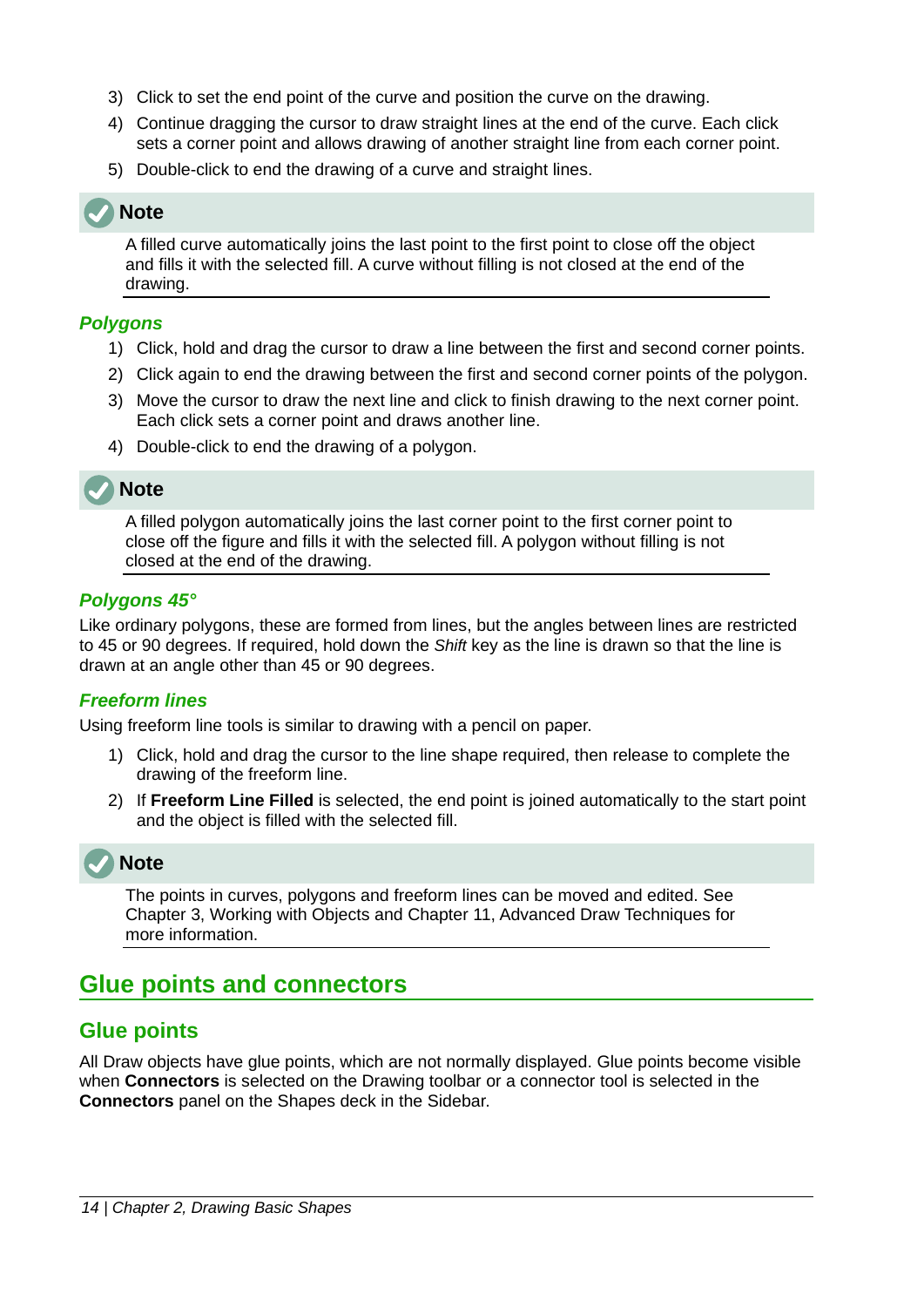<span id="page-14-3"></span>

<span id="page-14-2"></span><span id="page-14-1"></span>*Figure 18: Example of a connector between two objects*

Most objects have four glue points, as shown in the example in Figure [16](#page-14-3). More glue points can be added and customized using the Glue Points toolbar (Figure [17](#page-14-2)). Go to **View > Toolbars > Glue Points** on the Menu bar to open the toolbar.

Glue points are not the same as the selection handles of an object. Selection handles are for moving or changing the shape of an object. Glue points are used to fix or glue a connector to an object so that when the object moves, the connector stays fixed to the object. For a more detailed description on the use of glue points, see Chapter 3, Working with Objects and Object Points and Chapter 8, Connections, Flowcharts, and Organization Charts.

### <span id="page-14-0"></span>**Connectors**

Connectors are lines or arrows whose ends automatically snap to a glue point of an object. Connectors are not the same as lines and arrows. When objects are moved or reordered, the connectors remain attached to a glue point. Figure [18](#page-14-1) shows an example of two objects and a connector.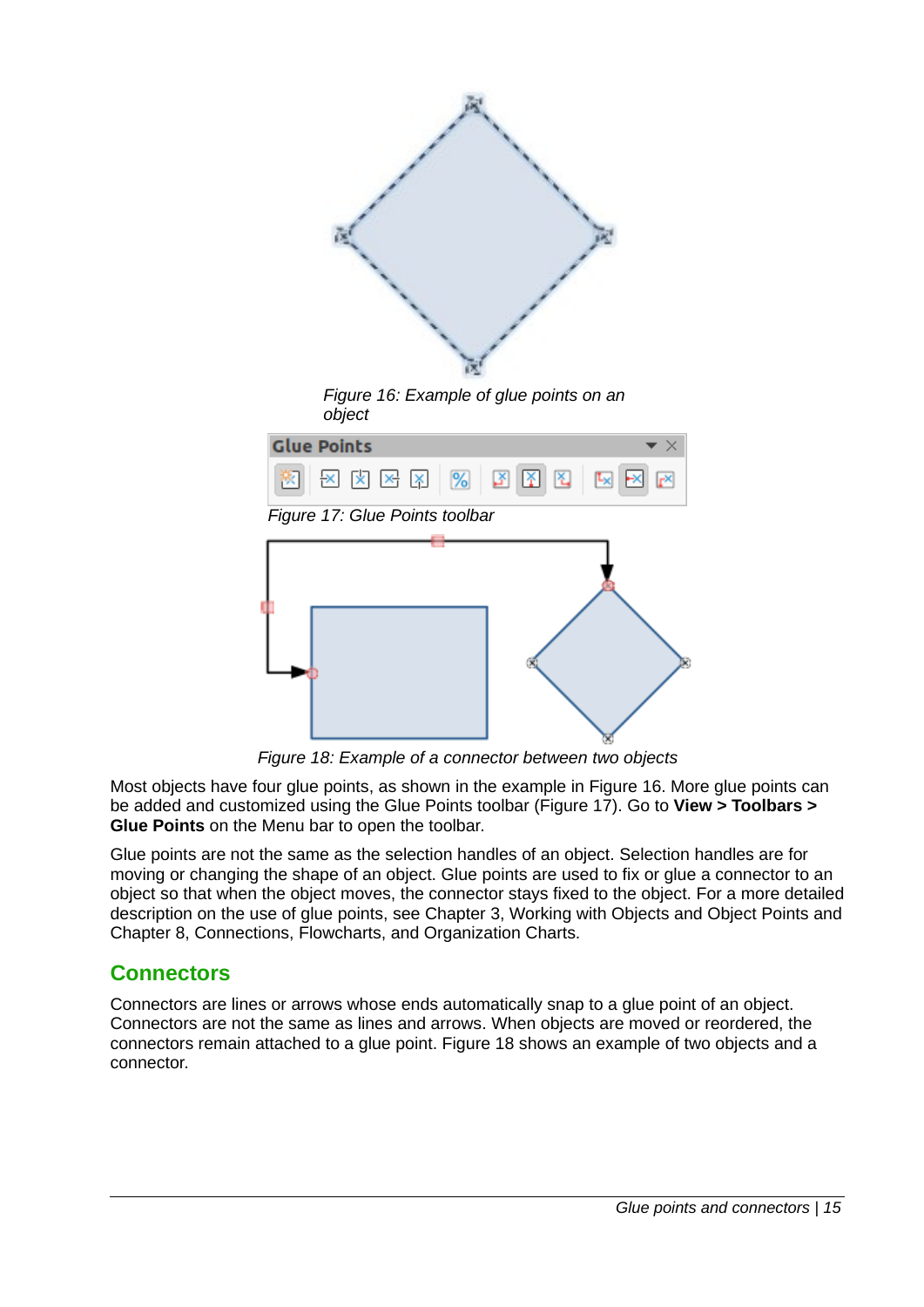Draw offers a range of different connectors and connector functions. On the Drawing toolbar, click on the triangle ▼ next to Connectors and select a connector type from the drop-down list, or select a connector from the **Connectors** panel in the Shapes deck on the Sidebar. For a more detailed description of the use of connectors, see Chapter 8, Connections, Flowcharts, and Organization Charts.

# <span id="page-15-1"></span>**Drawing geometric shapes**

The tools for drawing geometric shapes are located on the Drawing toolbar and on the Shapes deck in the Sidebar. The use of these tools for geometric shapes is similar to the tools used for drawing rectangles and squares, or ellipses and circles. For more information, see "[Drawing](#page-3-2)  [basic shapes](#page-3-2)" on page [4](#page-3-2).

Clicking on the triangle ▼ to the right of a tool icon on the Drawing toolbar opens a drop-down list giving access to the toolset for that shape. If necessary, this drop-down list can be "torn off" to create a floating sub-toolbar.

- Click and hold on the dotted line at the top of the toolset, as shown in Figure [19](#page-15-2), then drag it across the screen to the Workspace and release to create a floating toolbar
- To close a floating toolbar, click on the X on the right of the toolbar title.



<span id="page-15-2"></span>*Figure 19: Creating floating toolbar*

# **Note**

The tool icons on the Drawing toolbar always indicate the last geometric shape drawn and may not be the same as the tool icons shown on the Drawing toolbar in this chapter. Indicating the last tool used makes it easier to use the same tool again.



Text can be added to all of these geometric shapes. For more information, see Chapter 11, Advanced Draw Techniques.

# <span id="page-15-0"></span>**Basic shapes**

Clicking on the triangle ▼ to the right of **Basic Shapes** on the Drawing toolbar opens the Basic Shapes sub-toolbar (Figure [20\)](#page-16-5). This sub-toolbar also includes rectangle and ellipse tools that are identical to the ones already displayed on the Drawing toolbar. Alternatively, select the required tool from the **Basic Shapes** panel in the Shapes deck on the Sidebar.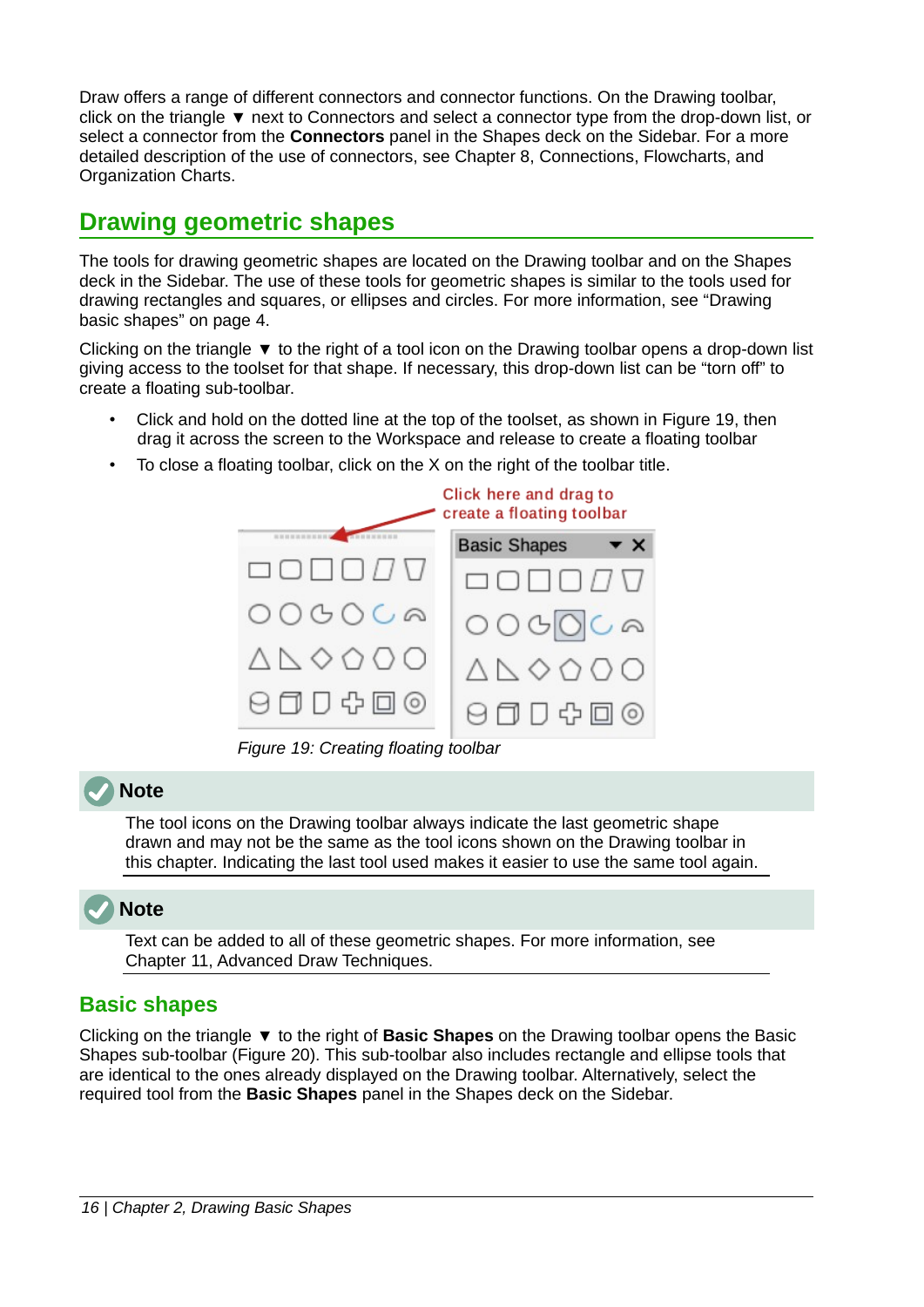

<span id="page-16-5"></span>*Figure 20: Basic Shapes sub-toolbar*

# <span id="page-16-4"></span>**Symbol shapes**

Clicking on the triangle ▼ to the right of **Symbol Shapes** on the Drawing toolbar opens the Symbol Shapes sub-toolbar (Figure [21](#page-16-9)). Alternatively, select the required tool from the **Symbol Shapes** panel in the Shapes deck on the Sidebar.

<span id="page-16-9"></span>

| <b>Symbol Shapes</b>                                                                                                                                                                                                                                                                                                                                                                                                                                   |  |  |  |  |  |  |  |
|--------------------------------------------------------------------------------------------------------------------------------------------------------------------------------------------------------------------------------------------------------------------------------------------------------------------------------------------------------------------------------------------------------------------------------------------------------|--|--|--|--|--|--|--|
| $\textcircled{2} \heartsuit \& \textcircled{1} \heartsuit \& \textcircled{2} \& \textcircled{3} \& \textcircled{4} \& \textcircled{5} \& \textcircled{6} \& \textcircled{6} \& \textcircled{7} \; \textcircled{1} \; \textcircled{1} \; \textcircled{1} \; \textcircled{1} \; \textcircled{1} \; \textcircled{1} \; \textcircled{1} \; \textcircled{1} \; \textcircled{2} \; \textcircled{3} \; \textcircled{4} \; \textcircled{5} \; \textcircled{6}$ |  |  |  |  |  |  |  |
| Figure 21: Symbol Shapes sub-toolbar                                                                                                                                                                                                                                                                                                                                                                                                                   |  |  |  |  |  |  |  |

### <span id="page-16-3"></span>**Block arrows**

Clicking on the triangle ▼ to the right of **Block Arrows** on the Drawing toolbar opens the Block Arrows sub-toolbar (Figure [22](#page-16-8)). Alternatively, select the required tool from the **Block Arrows** panel in the Shapes deck on the Sidebar.

| $\Rightarrow \Leftrightarrow \Downarrow \Uparrow \Rightarrow \Uparrow \Rightarrow \Uparrow \Rightarrow \Uparrow \Rightarrow \Uparrow \Rightarrow \Uparrow \Rightarrow \Uparrow \Rightarrow \Uparrow \Rightarrow \Uparrow \Rightarrow \Uparrow \Rightarrow \Uparrow \Rightarrow \Uparrow \Rightarrow \Uparrow \Rightarrow \Uparrow \Rightarrow \Uparrow \Rightarrow \Uparrow \Rightarrow \Uparrow \Rightarrow \Uparrow \Rightarrow \Uparrow \Rightarrow \Uparrow \Rightarrow \Uparrow \Rightarrow \Uparrow \Rightarrow \Uparrow \Rightarrow \Uparrow \Rightarrow \Uparrow \Rightarrow \Uparrow \Rightarrow \Uparrow \Rightarrow \Uparrow \Rightarrow \Uparrow \Rightarrow \Uparrow \Rightarrow \Uparrow \Rightarrow \Uparrow \Rightarrow \Uparrow \Rightarrow \Uparrow \Rightarrow \Uparrow \Rightarrow$ |  |  |  |  |  |  |  |  |  |  |  |  | <b>Block Arrows</b> |
|---------------------------------------------------------------------------------------------------------------------------------------------------------------------------------------------------------------------------------------------------------------------------------------------------------------------------------------------------------------------------------------------------------------------------------------------------------------------------------------------------------------------------------------------------------------------------------------------------------------------------------------------------------------------------------------------------------------------------------------------------------------------------------------------------------|--|--|--|--|--|--|--|--|--|--|--|--|---------------------|
|                                                                                                                                                                                                                                                                                                                                                                                                                                                                                                                                                                                                                                                                                                                                                                                                         |  |  |  |  |  |  |  |  |  |  |  |  |                     |

<span id="page-16-8"></span>*Figure 22: Block Arrows sub-toolbar*

# <span id="page-16-2"></span>**Flowcharts**

Clicking on the triangle ▼ to the right of **Flowchart** on the Drawing toolbar opens the Flowchart sub-toolbar (Figure [23](#page-16-7)) for symbols. Alternatively, select the required tool from the **Flowchart** panel in the Shapes deck on the Sidebar. The creation of flowcharts, organization charts, and similar planning tools are further described in Chapter 8 Connections, Flowcharts and Organization Charts.



*Figure 23: Flowchart sub-toolbar*

# <span id="page-16-7"></span><span id="page-16-1"></span>**Callouts**

Clicking on the triangle ▼ to the right of **Callout** on the Drawing toolbar opens the Callouts sub-toolbar (Figure [24](#page-16-6)). Alternatively, select the required tool from the **Callouts** panel in the Shapes deck on the Sidebar.



<span id="page-16-6"></span>*sub-toolbar*

# <span id="page-16-0"></span>**Stars and banners**

Clicking on the triangle ▼ to the right of **Stars and Banners** on the Drawing toolbar opens the Stars and Banners sub-toolbar (Figure [25](#page-17-2)). Alternatively, select the required tool from the **Stars and Banners** panel in the Shapes deck on the Sidebar.